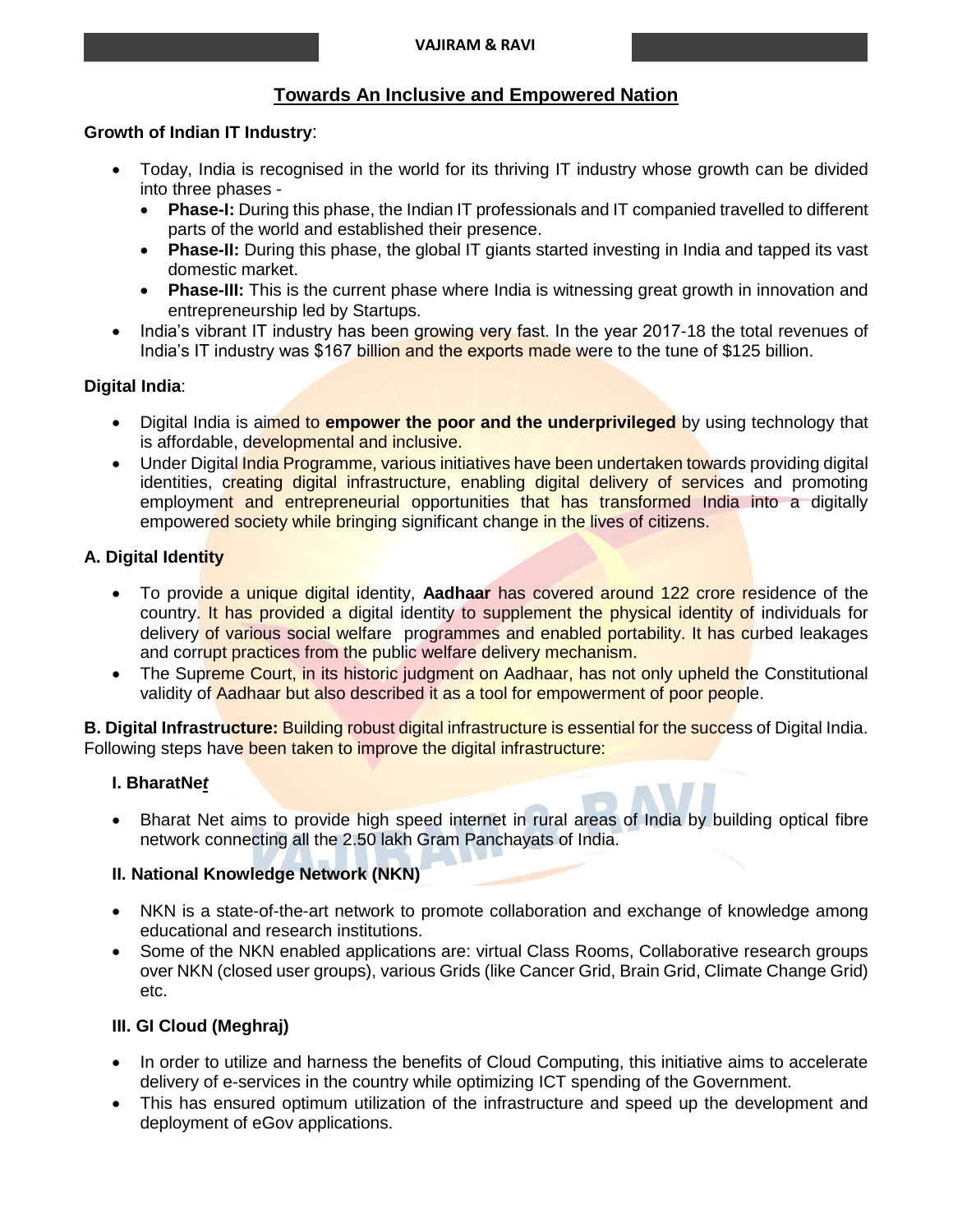### **IV. eSign**

- eSign Electronic Signature Service is an innovative initiative for allowing easy, efficient, and secure signing of electronic documents by authenticating singer using e-KYC services.
- Some applications enhancing services delivery are Digital Locker, e-filing Financial Sector, account opening in banks and post office, driving licence renewal, vehicle registration, certificates for birth, caste, marriage, income certificate etc.

### **C. Digital India for Better Governance**

- (i) **JAM (Jan Dhan-Aadhaar-Mobile) Trinity for Direct Benefit Transfers (DBT)** It is helping the poor receive the benefits directly into their bank accounts. This has not only enhanced efficiency of service delivery mechanism but also eliminated leakages and curbed corruption.
- (ii) **Digital Payments-** The growth of digital payments ecosystem is set to transform the economy.
- (iii) **UMANG** has put the power of governance in the hands of common people. It is a single mobile app that offers more than 307 government services. The target is to provide more than 1200 digital services on a single mobile app.
- (iv) **Digital Delivery of Services-** Some of these popular digital services are:
	- o **National Scholarship Portal** for all the scholarship needs of students.
	- o **Jeevan Pramaan** for ease of verification of pensioners using Aadhaar digital identity.
	- o **eHospital and Online registration services** aims to ensure that patients can get easy access to doctors.
	- o **Soil Health Card:** to provide information on soil health digitally.
	- o **eNAM:** to create a unified national market for agricultural commodities.
	- o **DigiLocker:** It is now possible to eliminate the need to carry any paper to avail a government service. DigiLocker provides access to over 336 crore certificates in digital format on a single platform.
	- o **eVisa:** involves complete online application for which no facilitation is required by any intermediary/agents etc. E-Tourist Visa has been introduced for tourists coming from 163 countries at 24 airports and at 5 Sea Ports.
	- o **eCourts:** to keep a track of case status of case going on in different courts across India, Lawyers and littigans can also avail notification services about their cases.
	- o **National Judicial Data Grid:** It provides information on cases pending, cases disposed and cases field in both High Court and District Court complexes in the areas of civil and criminal cases.
	- o **GeM:** Government eMarketplace (GeM) is a transport online market place for government procurements. This has not only brought transparency in Government procurements but has also created opportunities for micro, small and medium enterprises to sell their products to Government department and PSUs.

### **D. Digital India for Employment Entrepreneurship & Empowerment**

### (I) **Digital Service delivery near door-step (Common Services Centre)**

- A vast network of digital services delivery centres, has been created to provide access to digital services especially in rural areas at an affordable cost.
- These centres have also led to empowerment of marginalized sections of the society by creating jobs and by promoting rural entrepreneurs. CSCs have also undertaken the **Stree Swabhiman initiative** to create awareness about menstrual health and hygiene among rural women.

### (II) **Digital Literacy for the Masses**

 In line with the objective to make one person e-literate in every household in the country, two schemes were launched viz. **NDLM and DISHA**.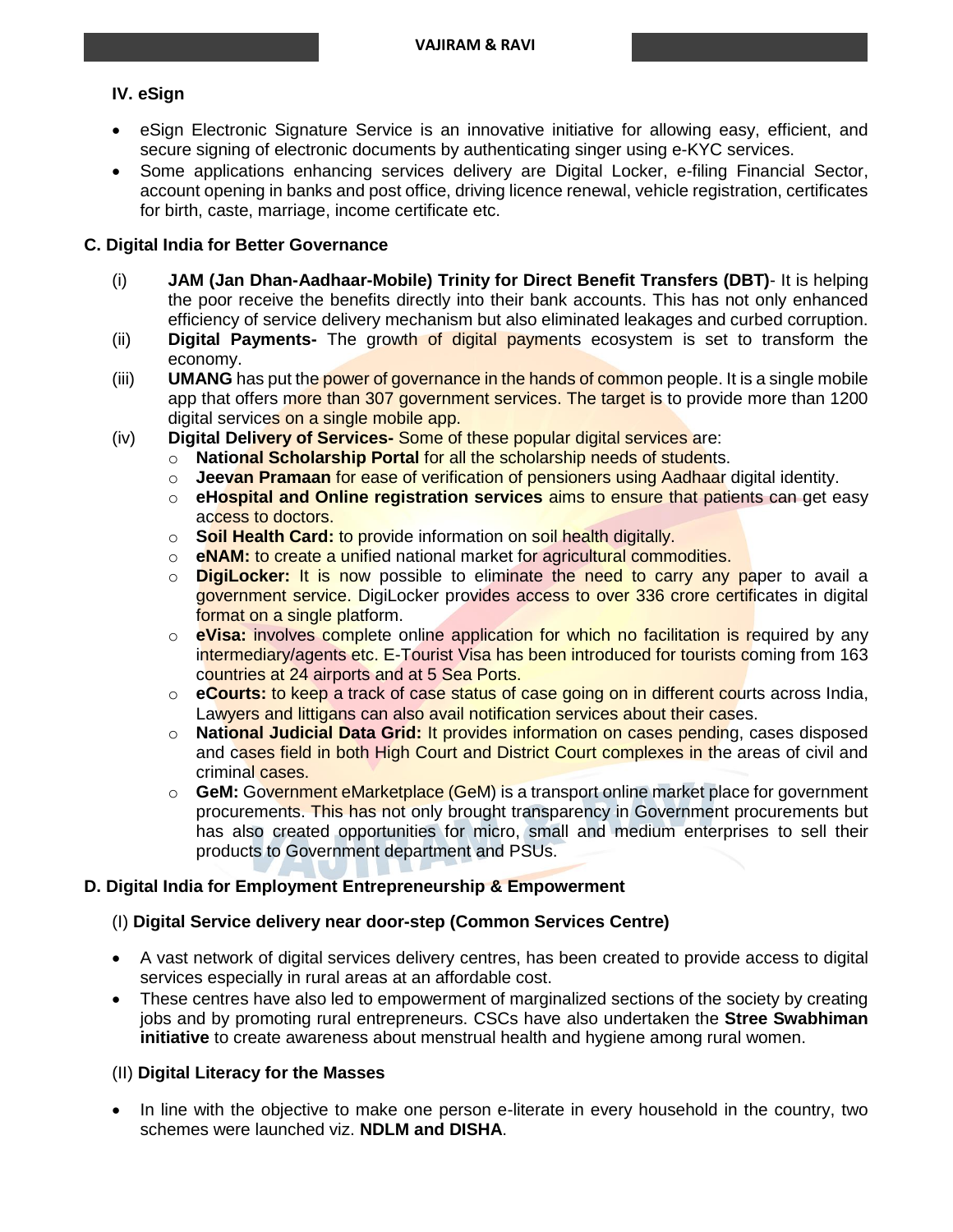Government has approved a new scheme "**Pradhan Mantri Gramin Digital Saksharata Abhiyan** (PMGDISHA)" to usher in digital literacy in rural India. This is the largest digital literacy mission of the world.

#### (III) **BPO Promotion in Small Towns**

 To create employment opportunities for local youth and secure balanced regional growth of Information Technology and IT Enabled Services (IT/ITES) Sector in each State, **India BPO Promotion Scheme and North East BPO Promotion Scheme** have been launched under Digital India Programme.

#### **E. Digital India for Make In India**

#### **I. Promotion of Electronics Manufacturing**

- The **Phased Manufacturing Programme** for mobile phones was launched with the goal of widening and deepening the mobile handsets and components manufacturing ecosystem in India.
- The duty on import of mobile components fell from over 29 percent to 12.5 percent in 2016-17 and domestic mobile handset manufacturing output increased from 60 million units in 2014-15 to 225 million in 2017-18.
- Under Electronics Manufacturing Cluster (EMC) Scheme, MeitY has accorded approval to 23 projects in 15 states across the country.

#### **F. Initiatives in Emerging Technologies**

• Centres of Excellence (CoE) are being set up in the areas of Internet of Things (IoT), Internal Security, Large Area Flexible Electronics, Intellectual Property Rights (IPR) etc.

#### **G. Cyber Security**

 The **Cyber Swachhata Kendra** (Botnet Clearing and malware analysis centre) has been set up to provide alerts to users for preventing losses of financial and other data. The centre is providing facility to clean botnets in realtime. **National Cyber Coordination Centre** has been made operational in 2017.

#### **Way Forward**

 India is today among the top three global economies of digital consumers. Concerted efforts to facilitate and promote process of digitalization including upgrading digital infrastructure, augmenting capacity to developed standards and testing for conformity assessment, promoting electronics manufacturing with appropriate incentives, developing capacity to harness emerging technologies and strengthening cyber security as more services, including digital payments has the potential to create a trillion-dollar digital economy by 2025.

## **Towards a Digital Future**

• India's move towards its digital future began several decades ago. However, unprecedented acceleration in recent times has brought sharply into view both the enormity of the benefits that have already accrued and the immense opportunities that beckon.

#### **Early Efforts of Digitization**:

 Early efforts at digitization in government were **largely government focused**; how to improve efficiency, record keeping and data storage etc.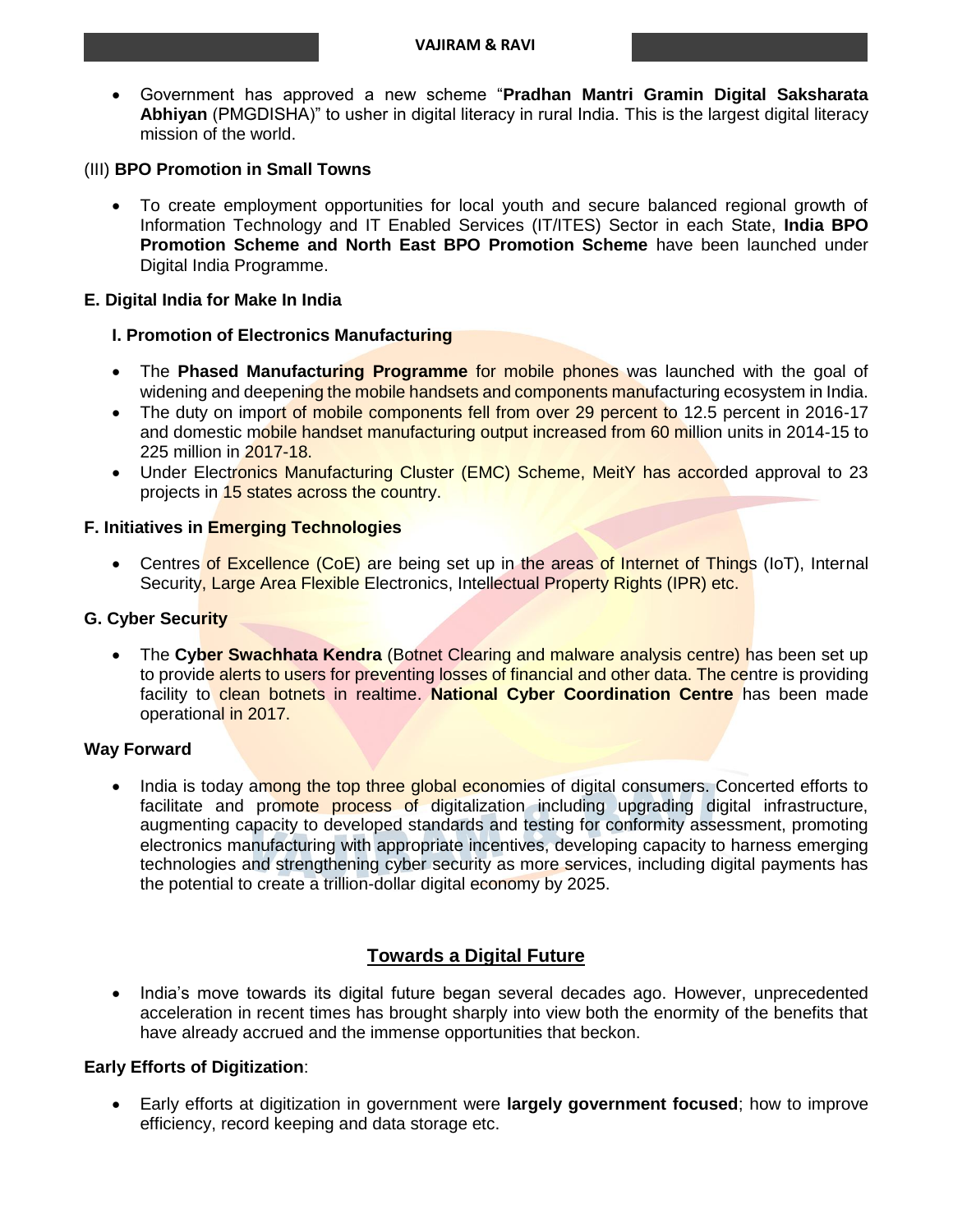#### **VAJIRAM & RAVI**

- Substantial efforts and progress were seen in departments that dealt with large number of beneficiaries like rural development, PDS, etc. These efforts were largely spread over a couple of decades during 1976-1996 and almost entirely based on NIC support.
- It was in 1997 that the **first steps towards a citizen focused e-governance program** were taken, initially in the state of Andhra Pradesh.
- Strong push by the Central Government and the birth of the **annual National e-Governance Conference series**, the movement rapidly spread to several other states.
- The next decade saw the emergence of several e-governance initiatives in diverse areas like land records, transpiration, land registration, urban local bodies, PDS, etc.
- Towards the end of this period, **State Wide Area Networks** were created under a scheme funded by the Central Government.
- The foundation for a **comprehensive National e-Governance plan** had been laid through these efforts.
- Approval of the **SWAN project** and early discussions at the highest levels of Government on the contours of a **National e-Governance Plan** took place in 2003. These efforts culminated in the approval of the National e-Governance Plan and the game-changing **Common Services Centres** project in 2006 by the Union Cabinet.
- During this period (2004-2013), some of the more ambitious projects like UID (later renamed as Aadhar), Passport seva, MCA21, etc. were initiated.
- The country went from 100 to 1,000 million telecom subscribers in a little over a decade, broadband coverage was expanding and the **National Optical Fibre Network** (NOFN – later renamed as Bharat Broadband) was launched.

## **Regulating the Digital Revolution**

 The Digital Revolution is often called as the **Fourth industrial Revolution** the first three being the Steam Engine, followed by the age of Science and Mass production, and computers.

### **Enormity of Digital Revolution**:

- *It is estimated that the global volume of digital data created annually was 4.4 zettabytes in 2013 and this would be reach 44 zettabytes by 2020. Further, it is expected that the number of devices connected to the IP Networks would be approximately three times the global population by 2021.*
- The entire gamut of Digital Transformation is to provide innovative products and services to improve productivity and efficiency.

### **Challenges**

- Unprecedented growth in technology has posed new challenges in the regulatory environment.
- The role of Telecom Service providers as well as the Regulator becomes more and more challenging. The regulators have the onerous responsibility of **maintaining a balance between encouraging innovation, protecting consumers, creating an environment for orderly growth of industry as well as address unintended consequences of disruptions**.
- Emerging technologies, along with the fast pace of commercialization of these technologies, has broken the popular myth that the regulations can be made deliberately at a slower pace and would be in place unchanged for a long time. The Regulator today **can no longer afford to be lagging in the technology development curve**. The challenges faced by the tradition regulation can be broadly classified into:
	- o **Business Challenges:** a slow pace of regulations may become irrelevant very soon while a regulation released early may discourage innovation. Another issue that is of importance is the disruptive business models wherein the new businesses may require intervention/regulation by multiple regulators.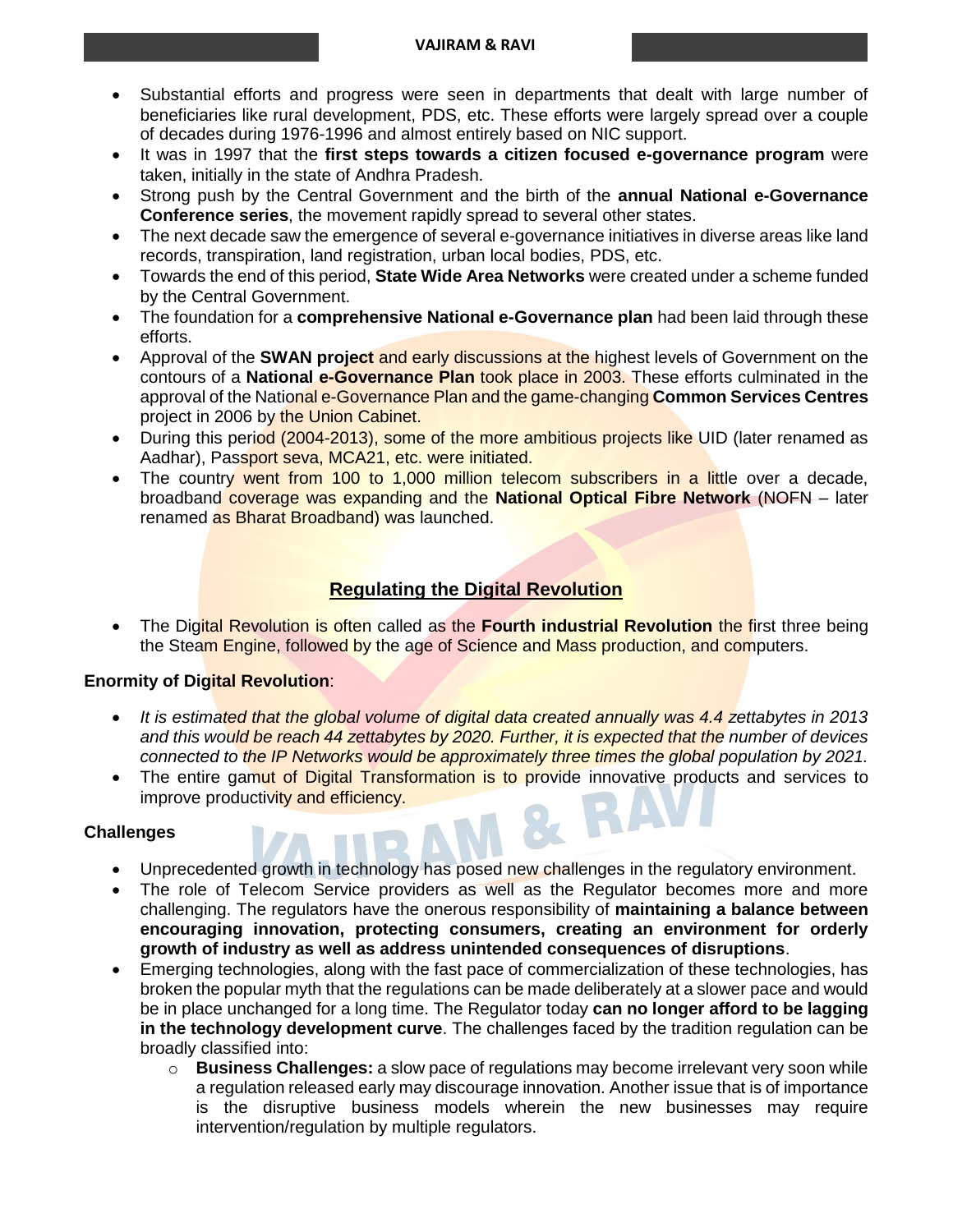- o **Technological challenges:** issues related to Data, Digital Privacy and Security, Data Ownership, AI-based challenges etc.
- One of the major challenges in the telecom sector today is to **simultaneously regulate the legacy as well as the new digital networks**. This requires framing of new set of regulations and frameworks that facilitate seamless co-existence as well as smooth migration.
- The Regulator is not only entrusted with the responsibility to ensure the compatibility of the new technology with the legacy frameworks but also foster innovation on the other.
- Though a large number of initiatives have been undertaken both by the Government as well as the private sector but still a large population remains devoid of connectivity to the internet. Spreading awareness as well as connecting every individual are keys to the socio-economic metamorphosis of our country.

### **Experiences at TRAI**

- TRAI has taken considerable steps in the past five years. It has issued recommendations to the Government on cloud computing, M2M communications, Net Neutrality, internet telephony, National Wi-Fi Grid using WANI architecture, and Privacy, Security, and Ownership of Data in Telecom Sector.
- In order to protect the consumers' interests TRAI has launched various apps like **MySpeed app** for data speed measurement, **Mycall app** to report voice call quality, and **Do Not Disturb App** for Crowd-sourcing of data about offending messages and calls.
- Recently, TRAI has launched an online portal for presenting and comparing the tariffs offered by various service providers for telecommunication services.
- In the field of broadcasting and cable service also, TRAI has completely revamped the regulatory framework. The new framework would ensure effective choice to the consumers at affordable prices.

## **Way Forward:**

- An adaptive regulatory regime would foster innovation, provide a platform for the industry to grow, enhance user satisfaction, provide consumer protection and help the government to regulate.
- Use of Regulatory Sand-boxes: Impact assessment of regulation on the technologies may be studied before issuing the Regulations.
- Collaborative Regulations: Services and products today may require regulation by multiple Regulatory bodies; hence a collaborative Regulatory approach would have to be adopted.

# **Aadhaar: The Digital Highway to New India**

### **Allegations on the validity of Aadhaar:**

- Critics alleged that Aadhaar was **unconstitutional** for it purportedly, *infringed on individual liberty, privacy, personal autonomy, freedom of choice, etc*.
- They perceived government's enhanced ability to directly connect, reach, and serve people in a cost-effective, efficient and transparent manner, as an increase in the state's power and, hence, criticized Aadhaar as an instrument of state surveillance.
- Aadhaar was also perceived denial and exclusion, some of them raised questions on the efficiency of Aadhaar technology and security of a central database.
- The debate often reminded us of the **Luddite movement** in Europe in the 19th century when mechanization was opposed due to fears of job loss.

### **Experiences from other Countries**: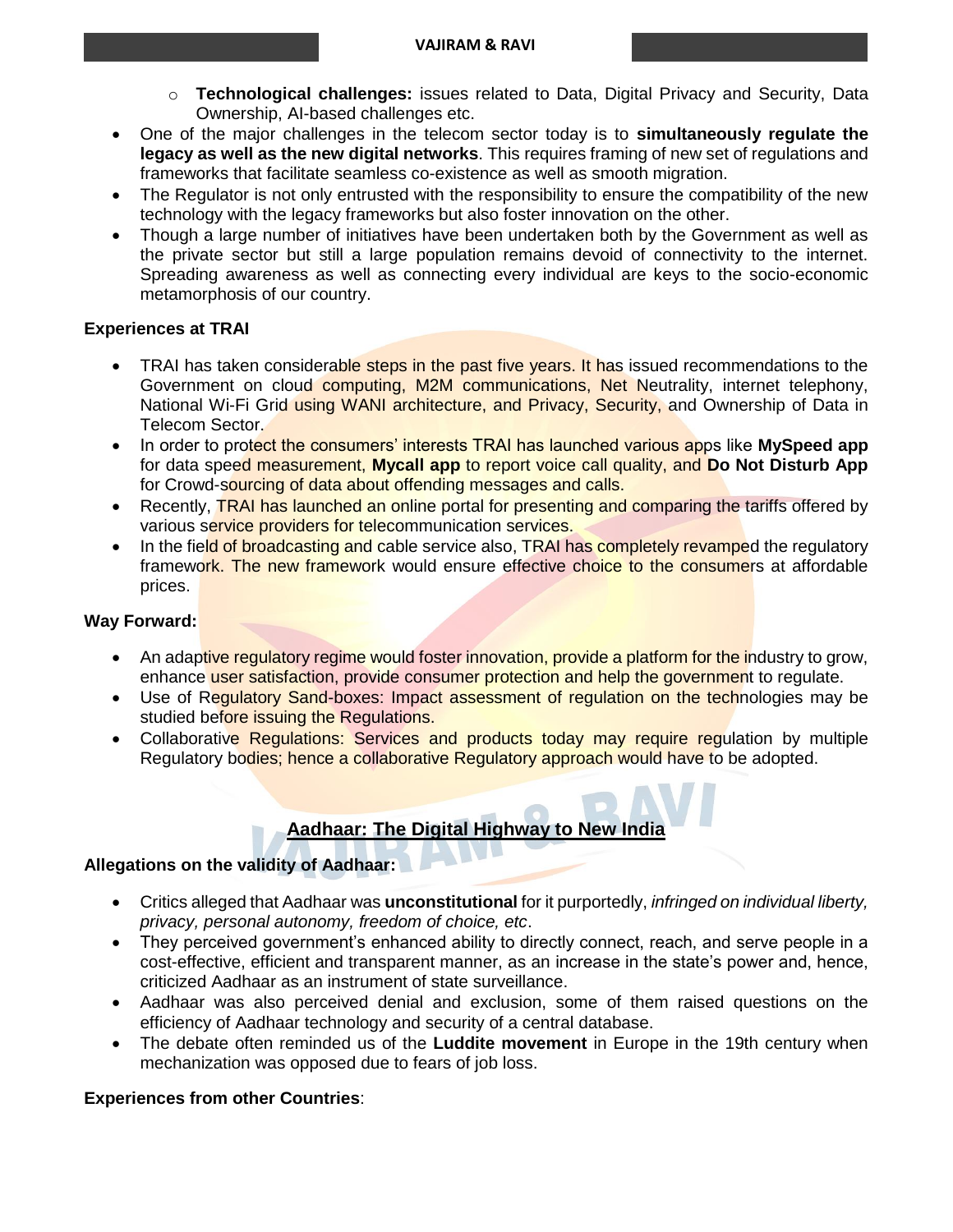- USA introduced **Social Security Number** (SSN) through an enactment in 1935 for a limited purpose of providing social security benefits during the Great Depression.
- In 1976, the **Social Security Act** was further amended to say that any State many utilize, in the administration of any tax, general public assistance, driver's license or motor vehicle registration law, the social security account numbers for the purpose of establishing the identification of individuals and may require any individual to furnish SSN.
- In United Kingdom too, almost every important service requires a **National Insurance Number (NIN**).

### **Legal Position of Aadhar in India**:

- In the case **Justice (Retd.) K.S Puttaswamy & Others vs. Union of India & Other** challenging various aspects and issues of Aadhaar and Aadhaar Act, the SC upheld Aadhaar as constitutional.
- However, it provided some stronger safeguards that would go a long way in accelerating India's digital journey and strengthening India's digital narrative to create greater digital trust, parity and confidence among people.
- **Upholding the constitutional validity of Aadhaar** The Supreme Court has held that the architecture of Aadhaar **neither creates a surveillance state nor infringes the fundamental right to privacy**.
- The Court said that Aadhaar identification is unparalleled and **ensures empowerment and dignity of marginalized sections** of the society.
- The court also upheld that the Aadhaar Act meets the concept of the **limited government, good governance and constitutional trust** and *its passing as a Money Bill is justified and legitimate.*
- The apex Court has **upheld that the mandatory use of Aadhaar in welfare schemes** or subsidy or benefits dielivery where fund flows from the Consolidated Fund of India is well-founded.
- It has **spread a responsibility on the agencies** involved in the implementation of schemes to ensure **that no deserving beneficiary is denied** of any benefit or services for lack of Aadhaar or due to any technical glitches.

### **Benefits of Aadhaar:**

- Aadhaar ensures that the benefits reach **directly to the deserving beneficiaries** in a hasslefree manner. Aadhaar is helping **eliminate middlemen, ghosts, fakes, and duplicates** in schemes which has already led to savings of over Rs. 90,000 crore during the last three years.
- According to an estimate of the World Bank, if Aadhaar is used across all welfare schemes, it will help save Government about US \$11 billion every year.
- It would also **provide a nationwide infrastructure** to establish voluntarily their identity online anywhere, anytime and enable them to receive their entitlements and exercise their rights.
- Aadhaar makes it possible for the government to **design special welfare programs and target them to deserving sections of the society**. For example, use of Aadhaar in Ayushman Bharat ensures that benefits would not be siphoned away by non-deserving beneficiaries and thereby will help keep the insurance premium and expenses within the affordable limits.
- **Aadhaar enabled Payment System (AePS)** deployed on a handheld device makes it possible for people to use their Aadhaar and fingertrip to withdraw or transfer money at their doorstep.
- Also, Aadhaar has helped flood victims of Tamil Nadu who were stranded in relief camps to withdraw money from their bank accounts without any documents or withdrawal slips being filled.
- The government is using Aadhaar to create a **tax compliant society** by weeding out fake and duplicate PAN cards, shell companies, and curb tax evasion, money laundering, fraudulent, corrupt and dubious activities.

### **Conclusion:**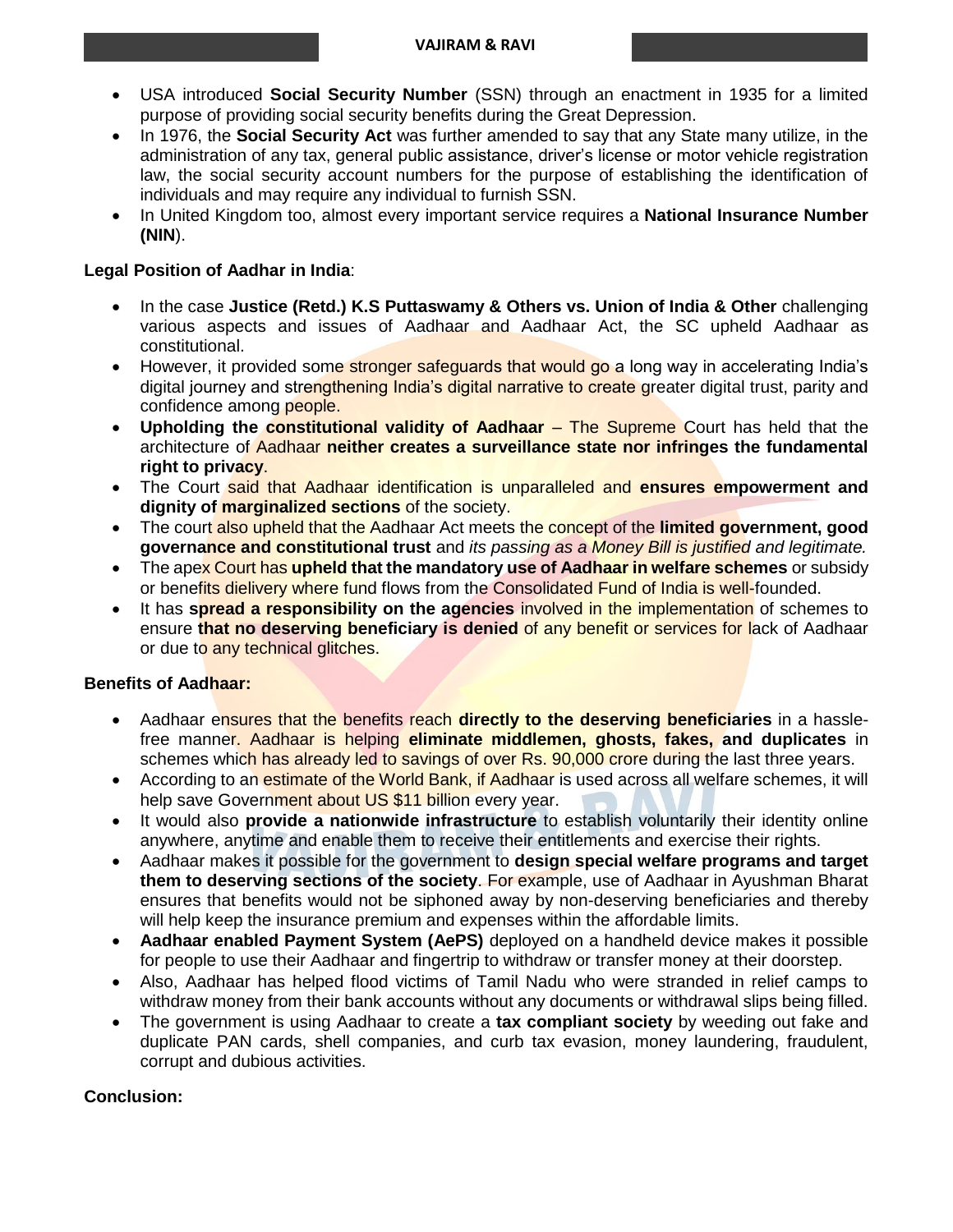Aadhaar not only sets the direction of digital destiny of India but also helps leapfrog a country of 132 crore people on the path of digital leadership of the world. Aadhaar is just beginning to unfold new paradigms of development besides laying firm foundation and opening of innovative horizons for New India.

## **Secure Digital India**

- As India heads towards becoming a trillion dollar digital economy, it is essential to make the ecosystem safe and secure.
- Some of the key indicators of digitalization *internet penetration, availability of smartphons, government services online, and number of devices that are getting connected with the internet,* all these are on the upward curve and clearly demonstrate ad reinforce India's growing Digital foot print.
- Industry 4.0, which essentially means cyber physical transformation of manufacturing, ushers in a new age of connected things, smart manufacturing, and tailored products and services.
- Organizations are also pro actively leveraging Artificial Intelligence, Machine Learning & Deep Learning to disrupt the way the business are run and solutions are developed to meet the expectations of consumers.

### **Concerns of Digital Space**

- Never before encountered and unanticipated threat scenarios are emerging and confronting the Industry today and taking a toll in the form of business risks, reputational damage, disruption of services and potentially public safety hazards.
- Cyber space is now the **fifth domain of warfare**. The World Economic Forum 2018 Risk report called out Cyber Risk as one of **the top three risks along with environment disasters**.
- Unique characteristics of the cyber space, namely *offence dominance, difficulty in attribution of attacks, development of cyber weapons by states and the use of non-state actors to camouflage their actions* are making cyberspace more and more vulnerable.
- Tracking cyber criminals and bringing them to justice is increasingly difficult owing to challenges in collection of evidence, applicability of laws, jurisdiction issues, and ineffective international frameworks to address cyber-crimes.

### **Changing Paradigm of Cyber Security**

 The indicative list of next generation cyber security strategy elements are as follows, but not limited to , (I) *Security of Recognition Technologies* (II) *Extended Perimeter Security with a focus on supply chain* (III) *Context Aware Security* (IV) *The Shift from Detection to Response* (IV) *Protecting Machines* (V) *Providing Resiliency to e-infra* (VI) *Converging Security Disciplines*.

### **Addressing Cyber Security Concerns**

- Some of the measures are discussed below:
	- o **Policy and regulatory response to drive sectors and entities to Cyber Preparedness.**
	- o **Coordination and collaboration for collective defence and quick response**: Need for Sectoral CERTS and State Level CERTs to bolster the efforts of a national CERT.
	- o **Cyber Security Preparedness in India including large enterprises, SMBs and PSUs needs to be stepped up**.

### **Conclusion**: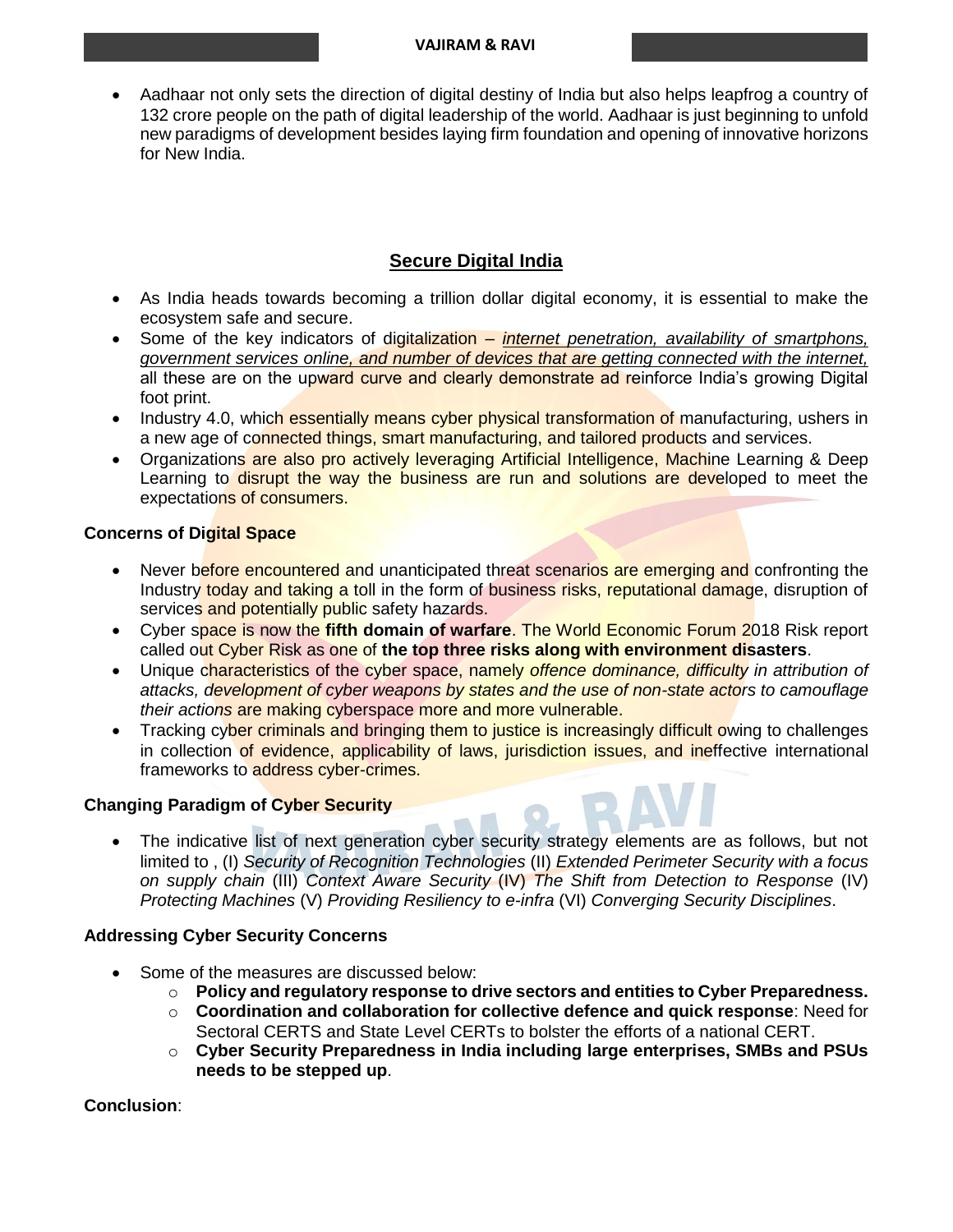- Security by design and not treating security as a bolt on feature and as a cost centre is a paradigm shift that we need to drive.
- This mind set change is needed in the entire ecosystems for developers, solution architects, businesses-large, medium and small start-ups, academia and government.

## **Transformative Impact of Digital India**

- Digital India Programme was launched by the Government in 2015 with the aim to develop India into a **knowledge economy and a digitally empowered society**.
- India is among the top countries of the world that have effectively utilized technology and innovation to transform the governance outlook from government-centric to citizen-centric.
- The remarkable increase in digital adaptation is evident in the improvement in India's position in **United Nation's E-Government Index 2018** that highlights that India's relative capabilities of utilizing ICT for governance have improved **relatively faster than the entire Asia region**.
- There have been significant improvements in **UN-Online Service Index**, where India has scored 0.95 in 2018.
- There has been a **consistent growth in e-participation index** too, that has grown to 0.96 in 2018. The robust citizen engagement platform, '**MyGov'**, in true spirit of participative democracy, has been developed and implemented.
- India has moved up the ladder of **digital adoption with the multi-fold growth in digital payment transaction**. It has risen from 335 crore transactions in 2014-15 to 2070.98 crore transaction in 2017-18 and is growing day by day.
- The advantage of Digital Payments is being well exploited through Direct Benefit Transfer (DBT) which has reassured the commitment of the Government towards the welfare of the people.

### **Digital Developing Service**

- The **Common Services Centres (CSCs)** are ICT enabled rural enterprises in the country and provide plethora of services at the doorsteps of the citizens.
- **DigiLocker** has enabled people to store, share and verify their documents and certificates through cloud.
- **National Scholarship Portal** has become a source of facilitating education.
- **Online Registration System (ORS) and e-Hospital have facilitated Aadhaar based online** registration and appointment for patients.
- **Jeevan Praman**, provides the ease to pensioners to generate their Digital Life Certificate at home, bank, CSC centre, government office etc, using Aadhaar biometric authentication.
- To sustain the people throughout their digial journey, a **Unified Mobile Application for New Age Governance (UMANG**) has been launched. It has brought government services to the fingertips of the citizens of India.

### **Government e-Maketplace (GeM)**

- India spends a considerable, percentage of its GDP on public procurement with the challenges of decentralized procurement of commonly used items, while these purchases in small quantities lose the benefits of economies of scale, and makes it more vulnerable to malpractices because voluminous small transactions of decentralized nature.
- To adderss the challenges in public procurements, **Government e-Marketplace (GeM)** was launched.

### **Job Creation**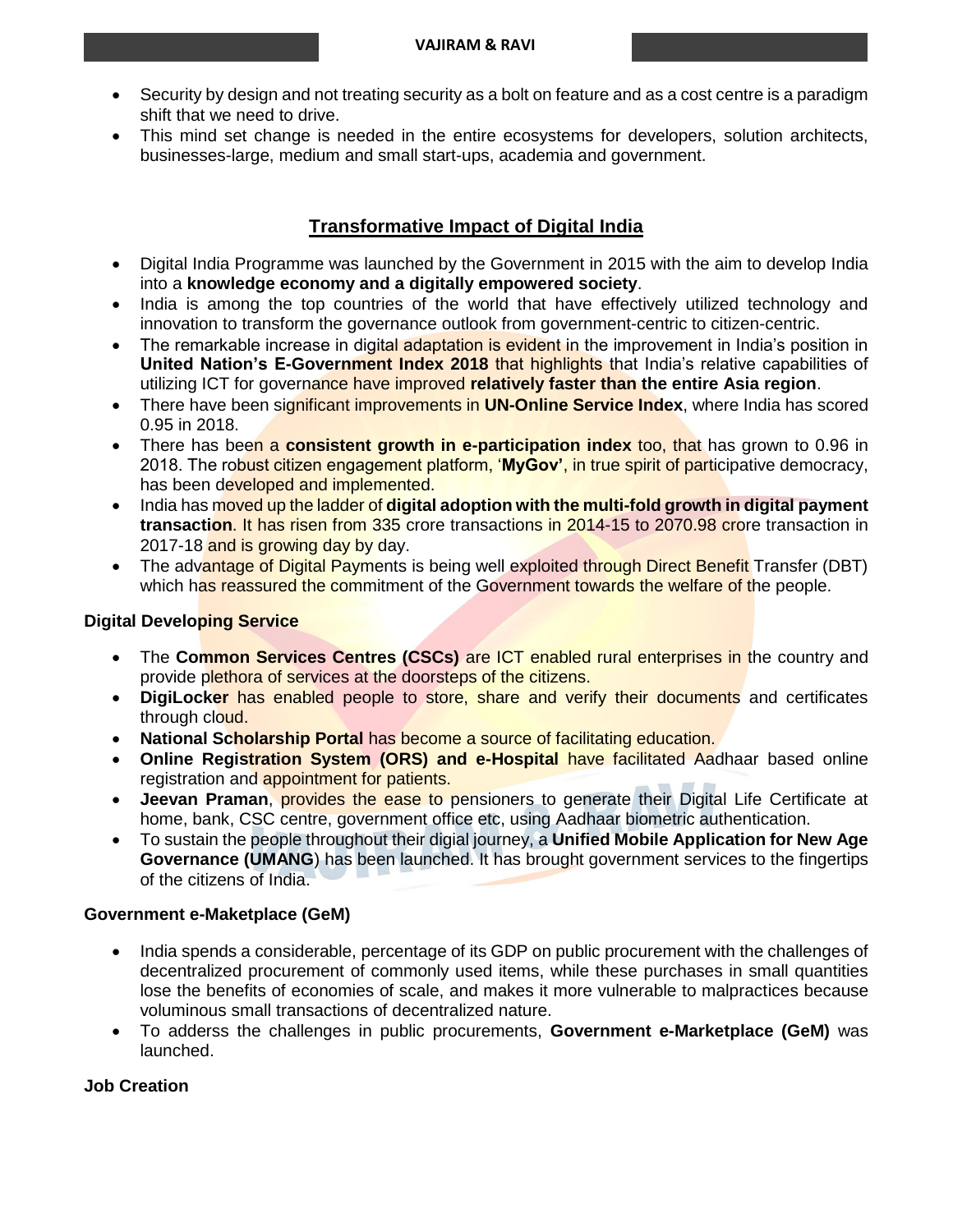Government of India has taken significant initiatives in the area of Electronic Manufacturing, BPO Promotion, IT-ITes etc. Indian start-ups are already developing to take advantage of the humungous potential created through this transformation.



## **Global IT Challenge for Youth with Disabilities 2018**

- A three day event-the "Global IT Challenge for Youth Disabilities, 2018" was organized by the Department of Empowerment of persons with Disabilities (DEPwD), Ministry of Social Justice and Empowerment in association with Rehabilitation International Korea and their associated partner LG Electronics from  $9<sup>th</sup>$  to 11<sup>th</sup> November, 2018.
- The objective of the Global ICT Challenge for Youth with Disabilities is to leverage IT skills among youth with disabilities and also to spread awareness about the application of Information and Computer Technology (ICT) in enhancing the quality of life of persons with disabilities especially in Asia-Pacific region.

## **Digital India- At the Heart of Poorna Swaraj**

*"For me the only training in Swaraj we need is the ability to defend ourselves against the whole world and to live our natural life in perfect freedom, even through it may be full of defects, Good government is no substitute for self-government.***"** M K Gandhi, Sep 1920.

- Gandhiji, in his wisdom understood that perfection of freedom is paramount and transceneds the need for perfection of governance.
- Digital India providing information equality to everyone is the final realization of poorna swaraj for every for every individual. Digital India spans **three fundamental blocks – universal broadband, 100 per cent digital services and Open APIs**.

### **Three Blocks of Digital India**

- Unleashing India's vast potential requires a level of transparency, speed of operations and efficiency in implementation – including eliminating leakage – at a national scale.
- In parallel, we need to build so much confidence in our ability to trust the system that we give pure freedom to our professionals, innovators and enterprises to conduct business at a speed that makes them global leaders. All of this is very much possible only with three blocks that constitute Digital India.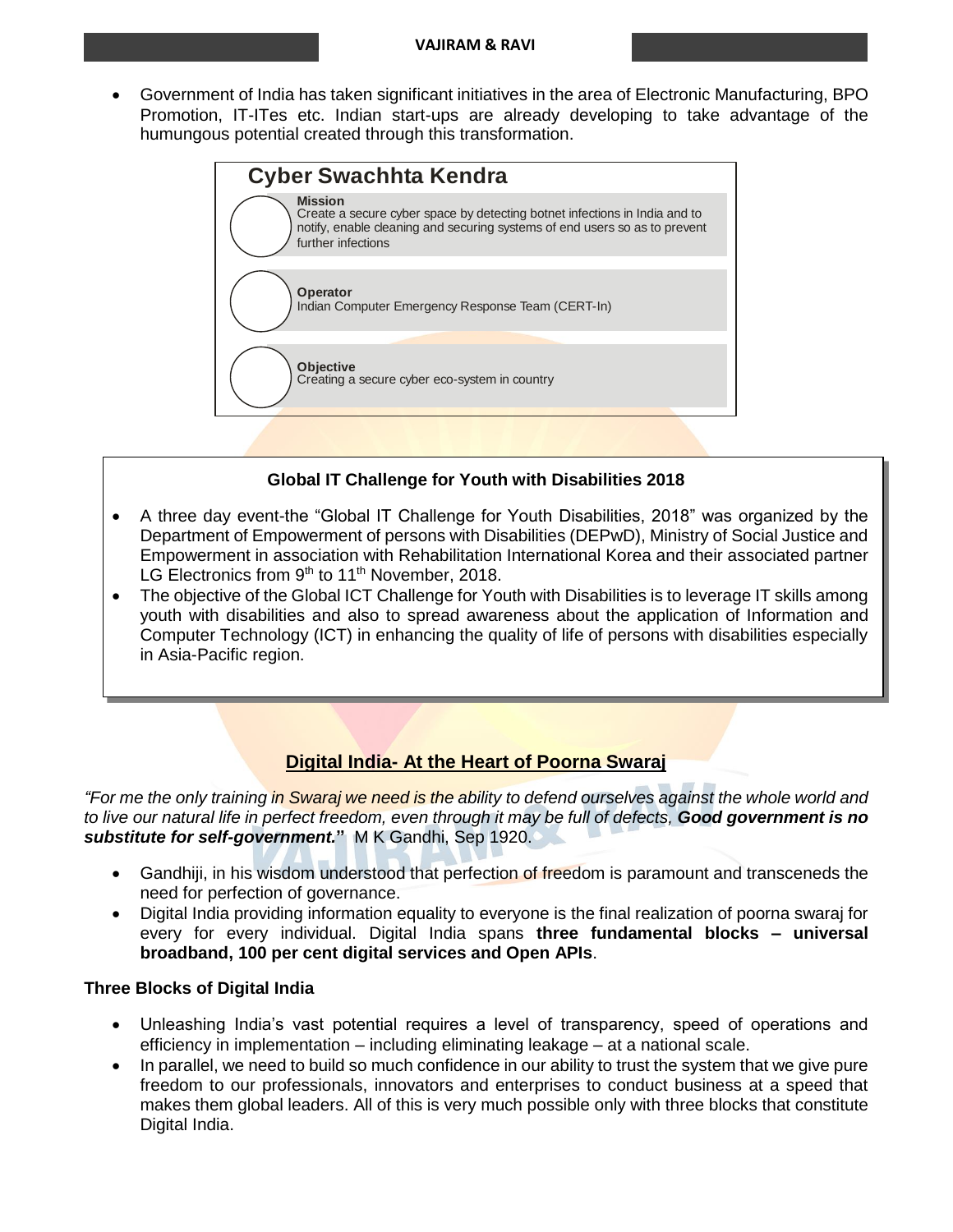- If we fail to serve everything digitally or fail to ensure it reaches everyone, we make the problem worse by deepening the asymmetry and creating chokepoints.
- Universal affordable broadband at speeds of 10 -50 Mbps for each person and home ensure that each of our 1.0 billion citizens is empowered.
- Delivering every service digitally dissolves friction while bringing transparency and trust at all levels.
- And every digital government service available as an Open API ensures uniformity of access, sparking a Cambrian explosion of services using governance services.

### **Era of Infinite Productivity**

- We are heading into an era of **infinite productivity fueled by AI and robotics**. Economies will shift from *resources, capital and labor constrains to resources, capital and invention constrains*.
- Every global economy will go through social upheaval as jobs disappear and people are left to fend for themselves.
- $\bullet$  India is already witnessing this trend where we are growing as an economy but formal jobs are not growing at the same rate. The World Bank has assessed that *India will lose 69 per cent of its existing jobs.*
- This new infinity economy has two sources of growth for India. **Innovation enterprises owned by Indians situated in India will be the primary source of Indian government** revenue which fuels our social programs and defense.
- What is in the way is friction of doing business. This will disappear if we do implement all digital India fully in all three dimensions to create an environment of zero friction enterprise.
- As AI and robotics accelerate, India risks losing its economic strength and its digital sovereignty at an accelerating pace to global singularities.

## **Electronic Manufacturing: Scope and Future in India**

- Electronics Industry is one of the largest and fastest growing industries in the world. The demand for electronics hardware products has been growing at a rapid pace in India.
- While majority of the domestic market requirements related to electronics products are met through imported goods majorly sourced from China, however, manufacturing activity related to mobile handsets and its components eco-system has been growing at a rapid pace during the past3-4 years.
- The Government of India attaches high priority to promote electronics manufacturing in the country under the **"Make in India" and "Digital India"** flagship programs.

### **Progress of Electronic Manufacturing in India:**

- Over 120 new manufacturing units have been established across the country during the past 3-4 years generating employment for 4.5 lakhs combining both direct and indirect employment.
- During 2017-18 India has overtaken Vietnam to become the 2nd largest mobile handset production geography after China with approx. 225 mn units of handsets being produced during, this period.
- Indigenization of components related to mobile handsets has also gained momentum after the Government of India notified and started implementing the Phased Manufacturing Program (PMP) in various phases.
- The aims and objectives behind implementation of the PMP are to widen and deepen the components manufacturing ecosystem in the country with a major focus to enhance value addition and generate significant employment.

### **Polity initiatives:**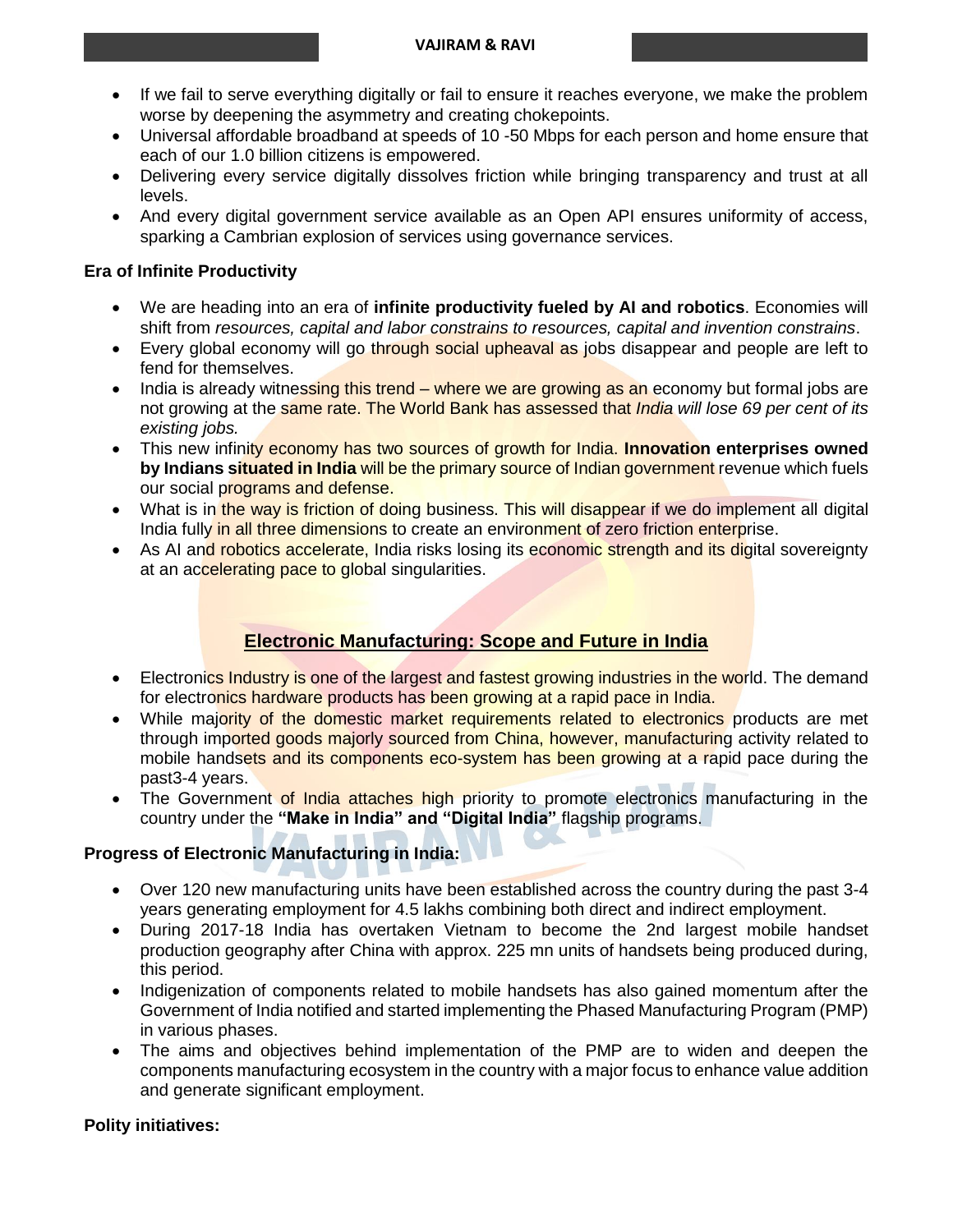- **Robust differential duty structure** was made applicable on mobile handsets encouraging domestic manufacture of handsets, vis-à-vis imports of handsets.
- Notifying and subsequent **phased implementation of the Phased Manufacturing**.
- Draft **National Policy on Electronics 2018** currently under consultation process.
- **Effective outreach initiatives** jointly undertaken by Government of India and major Industry Associations such as ICEA (India Cellular & Electronics Association) to important geographies such as China, Taiwan, Japan, USA, Korea, Germany etc.
- Investment friendly policy framework adopted by various state Governments such as AP, Telangana, UP, Haryana etc.
- Establishment of the Fast Track Task Force by the Ministry of Electronics and IT (MeitY) to "reestablish and catalyse significant growth in mobile handset and components manufacturing ecosystem in India".

## **Technology Areas for Indian Languages**

- Language technology has reached a level of maturity today where it is making mass impact on users of English and many other languages of the world. Indian language technology is also at an advanced level.
- This technology can enable people to access material in their own languages, for example, material in **English and other Indian languages can be translated automatically.**
- Similarly, computers can read out information to the illiterate or the blind through text-to-speech systems, remote data can become accessible through telephonic speech systems, remote data can become accessible through telephonic speech interfaces, sophisticated search can be provided to the internet, digitally scanned books and other material can be made more accessible by using optical character readers.

### **Different Technology Areas**

### **A. Localization**

- Localization in our context means that the electronic device is enabled with Indian languages using the standards.
- For example, when one buys a phone, it should already have the language of the region built into it along with Hindi and English, for displaying, key-boarding etc.

## **B. Creating e-Content in Indian Languages**

- It was observed in Germany, (around the year 2000), that the German youth were accessing English language content much more than the German language content.
- It was realized that this situation had arisen because there was not sufficient content in German on the internet. Through a national effort, a large amount of German content was put on the internet, and the young generation switched back to German content.
- In India, where a large number of people know an Indian language but not English, it is even more important to create large amount of e-content in all Indian languages.
- Translation among Indian languages can be used to generate content in all the Indian languages.

## **C. Automatic Machine Translation (MT)**

- Automatic machine translation translates a given text in one language to another, instantly. While the quality of translation produced varies depending on the distance between the language pairs, and the technology used, it provides instant access to text in another language to the user.
- It has been found that, although comprehensibility reached in automatic translation is reasonable, the fluency or readability leaves much to be desired. As a result, a combination of man and machine needs to be used.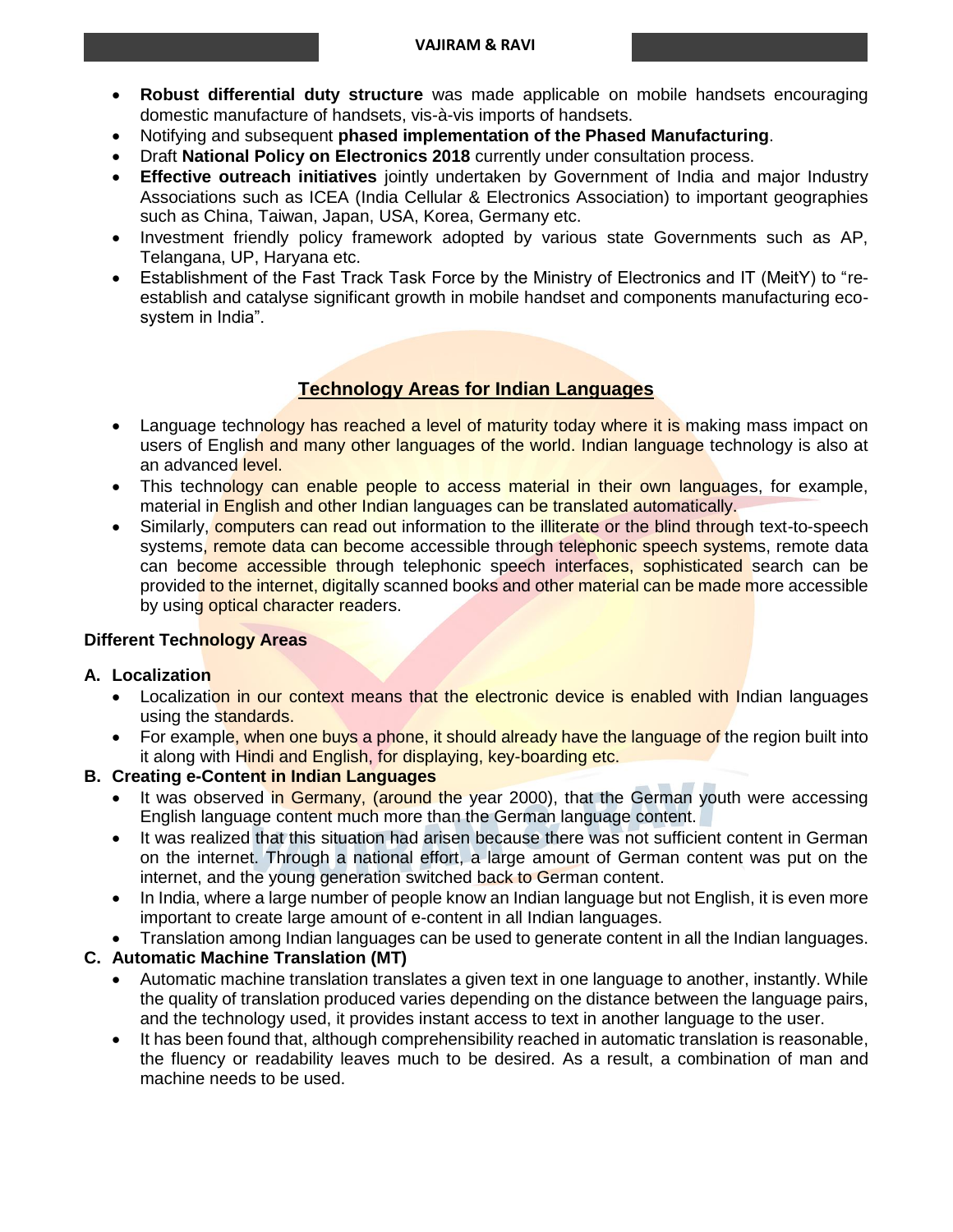- MT systems for Indian language are available and produce good quality translation. However, effort needs to be put in deploying them and making them available to users, both general users as well as publication houses.
- Also, there is need to develop MT system for all 22 scheduled Indian languages.

## **D. Cross Language Access to Content**

- As the e-content in Indian languages increases, there would be an even greater need to search for and locate relevant content by the users on the internet.
- **E. Speech Processing -** There are two parts to this technology:
	- Text-to-speech (TTS) It allows a computer to "read out" a given text file in all lL. It can be used to allow a text file to be accessed by a blind person or an illiterate person.
	- Speech-to-text (ASR) systems It allows the computer to "listen" to the spoken language and convert it into a text file. ASR (automatic speech recognition) is important where the computer has to understand a spoken command in a language, and the needful has to be done in response to the user request.
- **F. Optical Character Recognition (OCR)**
	- There are two technology areas under this head:
		- **Optical character recognition (OCR)** It takes a printed book and converts it into text form. When scanning of a book in hardcopy is done, the output is in the form of scanned images which cannot be used for search, machine translation, speech processing etc. OCR takes a scanned image of a page, recognizes the characters, and converts it into text form.
		- Online hand writing recognition (OHWR) It is important for stylus based for mobile devices. As mobile devices proliferate, stylus based input rather than keyboard is likely to become more important.

## **Way forward**

- The Indian language technology should immediately be deployed to translate all central government web sites into 22 Indian languages. This will generate a demand, which will help growth of an eco-system of academic institutions as researchers and technology developers, start-ups as technology maintainers and others who service the demand using MT technology.
- There would also be need for human post-editors who would take the output of MT system, and make it more readable etc. Similarly, speech processing can be done, along with MT, to provide spoken language translation.
- The **National Digital Library of India** should use services of an OCR for indexing the scanned images in Indian languages, in making them searchable.

## *DIGITAL SIGNATURE*

- Digital Signature or eSign is an online electronic signature service. It is a part of the Government of India's flagship programme- "Digital India".
- The objective of eSign service is to offer on-line service to citizens for instant signing of their documents securely in a legally acceptable form.

Some of the salient features of digital signature are non-repudiation, integrity and authenticity.

# **Benefits of e-Sign Service**

- **1. Secure online service**
- **2. No Physical verification required**
- **3. No need of Hardware tokens**
- **4. Multiple ways to authenticate:** eSign service provides authentication based on multiple ways such as such as One-Time-Password (OTP) or Biometric.
- **5. Privacy is preserved**

## **Digital Library in India: A Paradigm Shift**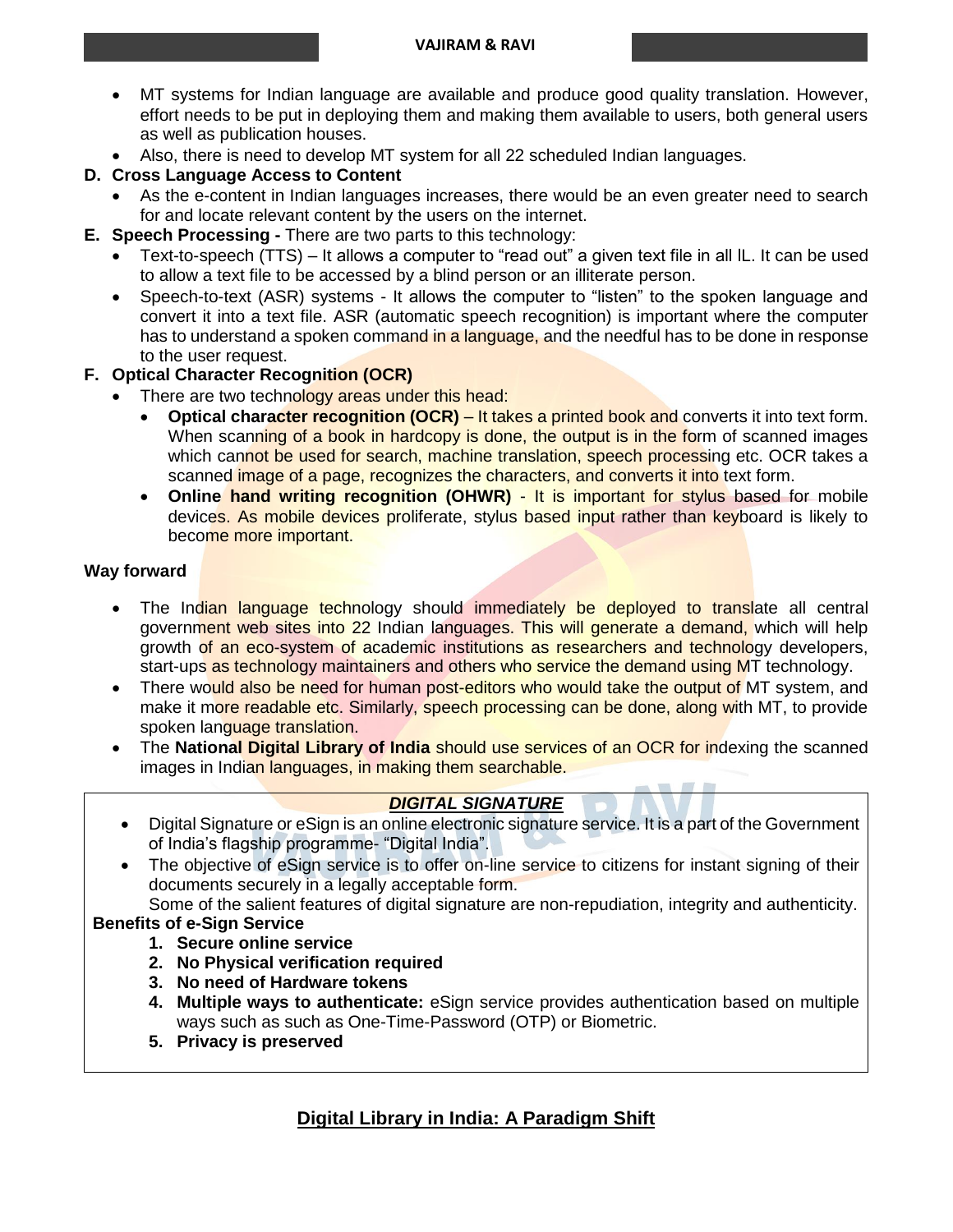- Digital technology and internet connectivity lead the evolution of the traditional library to digital library. There are many factors to make the change.
- The **demands for information**, **limitations of resources available**, **searching difficulties in traditional libraries**, **low cost of using technology**, **the space needed to build a traditional library and needs of new generations** are the most important points among these factors.

### **Concept of Digital Library**

- The concept of digital libraries in India began in the mid 1990s with the spread of information technology, the internet and the support of the central Government.
- Digital Libraries have the ability to enhance access to information and knowledge. They also bridge barriers of time and space.

### **Digitization of Libraries – Few Initiatives**

### **A. Digital Library of India (DLI)**

- DLI is a digital collection of freely accessible rare books collected from various libraries in India. DLI project started in early 2000.
- The project was initiated by the office of the Principal Scientific Advisor to the Government of India and subsequently taken over by the Department of Electronics and Information Technology (DEITY), Ministry of Communications and Information Technology (MCIT), Government of India of India.
- This project is funded by the Department of Electronics and Information Technology (DEITY).
- It is being hosted by Indian Institute of Science, Bangalore.

### **B. Information and Library Network (INFLIBNET)**

- INFLIBNET Centre is an autonomous Inter-University Centre of the University Grants Commission (UGC) of India. It is a major National Programme initiated by the UGC in March 1991 with its Head Quarters at **Gujarat University Campus**, Ahmedabad.
- INFLIBNET is involved in modernizing university libraries in India and connecting them as well as information centres in the country through a nation-wide high speed data network using the stateof-art technologies for the optimum utilization of information.

## **C. Shodhganga: A Reservoir of Indian These**

- The UGC notification mandates submission of electronic version of theses and dissertations by the researchers in universities with an aim to facilitate open access to Indian theses and dissertations to the academic community world-wide.
- **"Shodhganga"** is the name coined to denote digital repository of Indian Electronic Theses and Dissertations set-up by the **INFLIBNET** Centre.

### **D. Shodh Gangotri: Indian Research in Progress**

 Shodhgangotri is a new initiative that compliments "ShodhGanga". While "ShodhGanga" is a repository of full-text these submitted to universities in India, Shodgangotri hosts synopsis of research topics submitted to the universities in India by research scholars for registering themselves for the Ph.D programe.

### **E. National Library and Information Services Infrastructure for Scholarly Content (N-LIST)**

 N-LIST is being jointly executed by the UGC-INFONET Digital Library Consortium, INFLIBNET Centre and the Indest-AICTE Consortium. IIT Delhi.

## **F. e-ShodhSindhu**

 Based on the recommendation of an Expert Committee, the MHRD has formed e-ShodhSindhu merging three consortia initiatives, namely UGC-INFONET Digital Library Consortium, NLIST and INDEST-AICTE Consortium.

## **G. National Digital Library (NDL)**

 Ministry of Human Resource Development, under its **National Mission on Education** through Information and Communication Technology (NMEICT), has entrusted IIT Kharagpur to host, coordinate and set-up the National Digital Library (NDL) towards building a national asset.